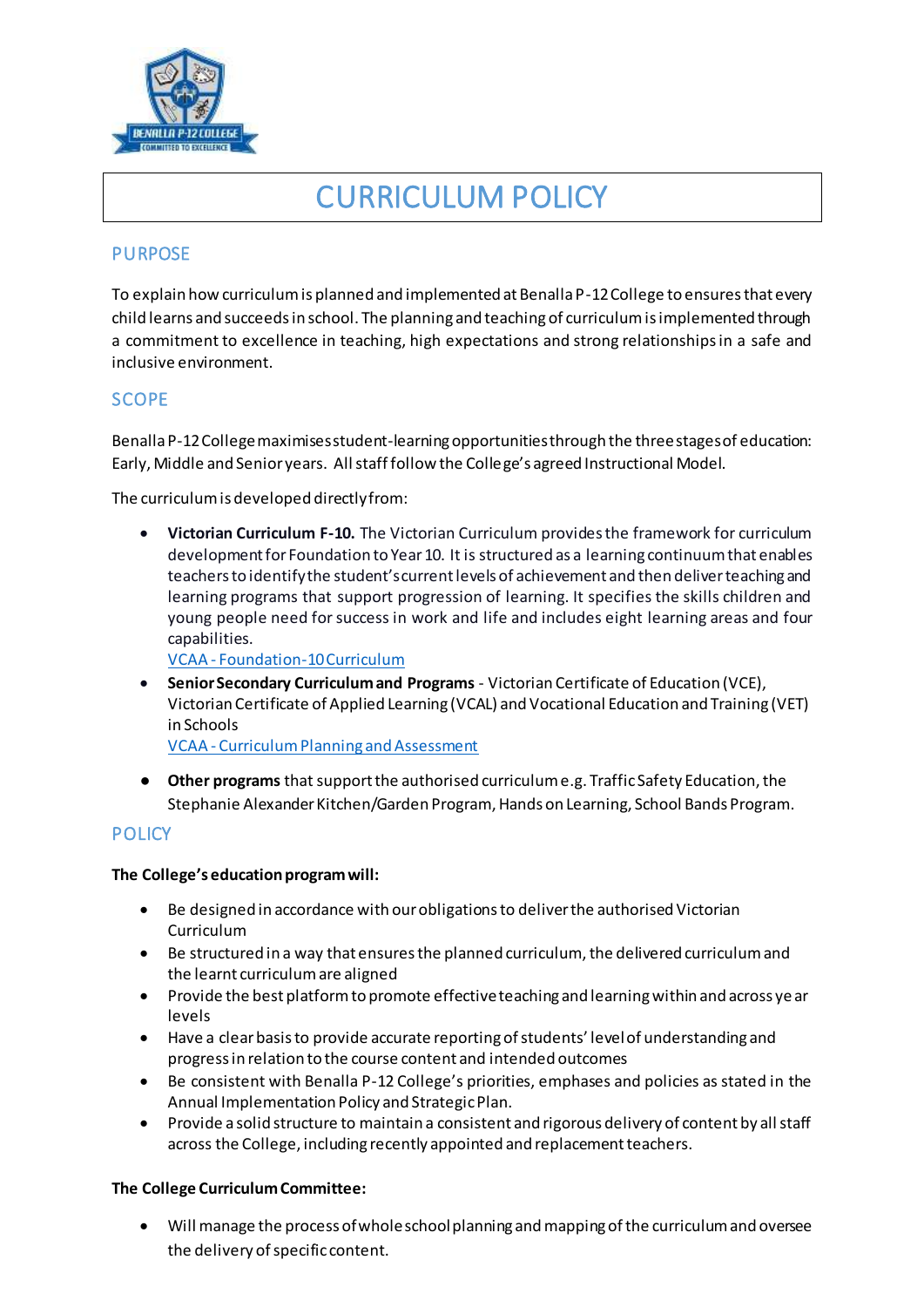- Will lead and manage the curriculum at a number of predetermined and interrelated levels. For example, Stages of Learning, Year Levels and Learning Areas.
- Use a common curriculum template across the College to promote efficient management, development, implementation, planning and review, as well as promoting an understanding by staff of the whole school curriculum.
- Ensure that all Units of Work follow a coherent structure, provide rigorous student learning outcomes and include effective summative and formative assessments.
- Encourage teachers to plan, contribute to and develop units of work in their Professional Learning Communities.
- Ensure that courses are reviewed on a regular basis

## **Teachers will:**

- Deliver a differentiated curriculum, maximising the rate of growth in student learning outcomes and utilise the Gradual Release of Responsibility Model to plan lessons
- Collaboratively develop a forward planned curriculum that is based on clear, rigorous, timely student data.
- Monitor the effectiveness in accelerating current rates of learning for all students.
- Hold high expectations for all students to achieve maximum learning growth each year.
- Includ[e High Impact Teaching Strategies](https://www.education.vic.gov.au/school/teachers/teachingresources/practice/improve/Pages/hits.aspx) to maximise student growth.
- Ensure students reach their full potential by personalising learning.
- Provide students with rich, authentic learning opportunities and tasks.
- Engage students in creative and interactive learning through innovative use of technology where applicable.
- Provide students with timely feedback on their learning.
- Engage in professional learning, actively contribute to their Professional Learning Communities and develop inquiry units to improve teaching and learning
- Foster authentic and positive home school relationships to support student learning
- Teachers will use concise teacher talk and maximise time on task

## **Basis for discretion**

The basis for discretion lies with the Principal as an operational matter.

## **Date ratified by Benalla P-12 College Council: 25 March, 2019**

**Recommended date for review: March, 2021**

| Date Implemented:                | August 2018    |
|----------------------------------|----------------|
| Version one Reviewed and Amended | February, 2019 |